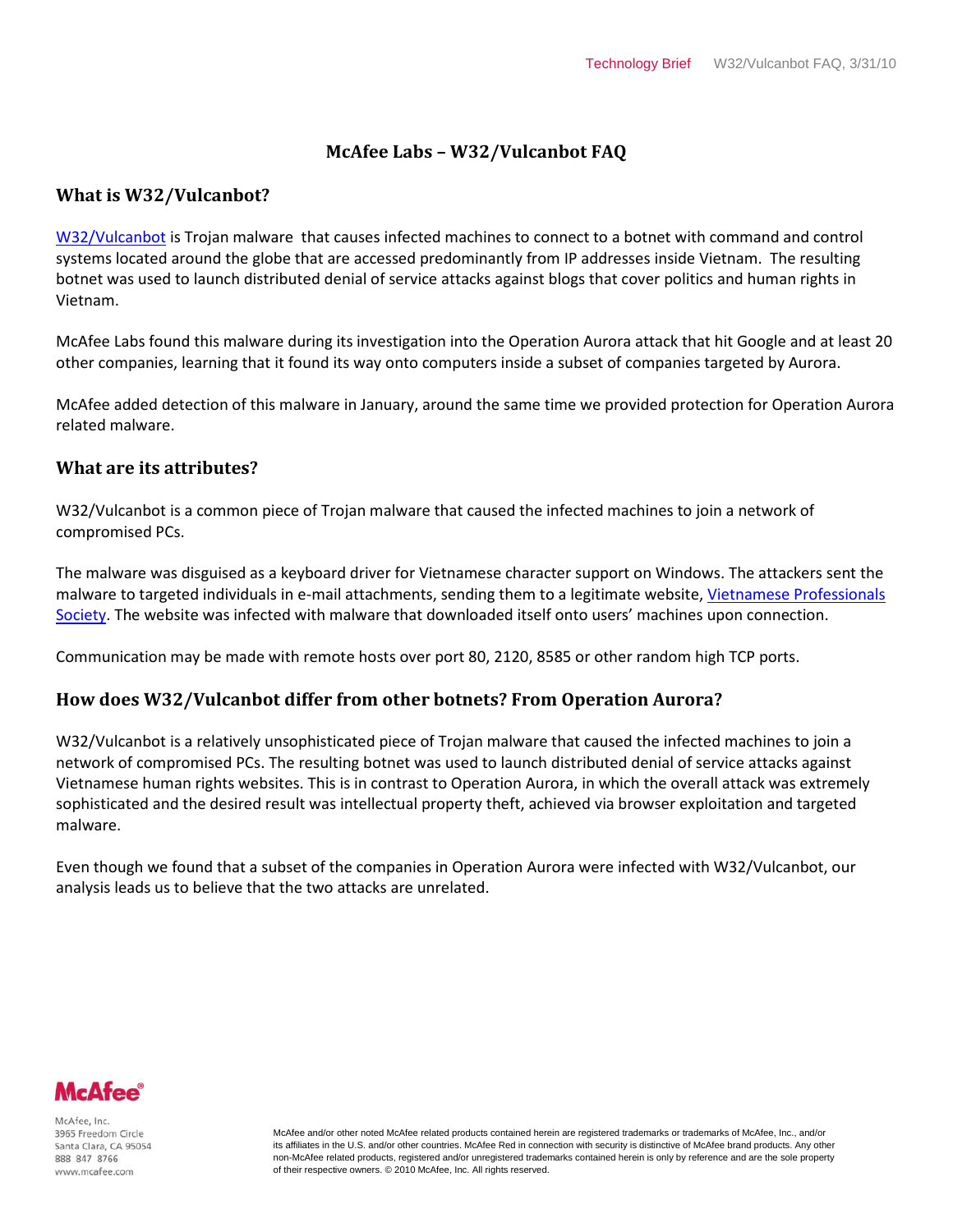# **How can I protect myself?**

McAfee anti-malware and web security software have included protection for W32/Vulcanbot since January, about the time that we did so for Operation Aurora.

Consumers.

1. Make sure that you have the latest version of McAfee anti-malware and web security software, including McAfee AntiVirus Plus, Internet Security, Total Protection, and SiteAdvisor.

Enterprises.

- 1. Ensure that your McAfee anti-malware software is up to date with the latest DAT file.
- 2. Run a full system scan on your system if yourDAT is earlier than 5870.
- 3. Enable Artemis McAfee's real-time file reputation engine, which protects against known, new, and emerging threats – on your endpoint products. If you do not know how to do this, please visit the McAfee Corporate [Knowledge Base](https://kc.mcafee.com/corporate/index?page=content&id=kb53732) to access a video tutorial.
- 4. Enable TrustedSource McAfee's real-time web, email, and network reputation engine, which protects against malicious or suspicious websites, IPs, domains, and senders – on your web security products.

#### **Am I protected with McAfee products?**

McAfee releases updated virus definition files (DATs) as necessary to combat the latest malware, including W32/Vulcanbot. Protection against W32/Vulcanbot was released with the McAfee DAT file versions 5870 and later. McAfee Web Gateway products also protect customers from connecting to malicious websites associated with W32/Vulcanbot malware.

# **Am I infected? What should I be looking for?**

McAfee anti-malware and web security software can detect W32/Vulcanbot malware. If you don't have the latest DAT files (5870 or later) or still want to check, you should update to the latest DAT release and run a full system scan.

Closely monitor your client network traffic and firewall logs in order to track down infected hosts. Note that computers trying to connect to known malicious websites or trying to connect to websites at regular intervals are likely to be infected with this or another Trojan.



McAfee, Inc 3965 Freedom Circle Santa Clara, CA 95054 888 847 8766 www.mcafee.com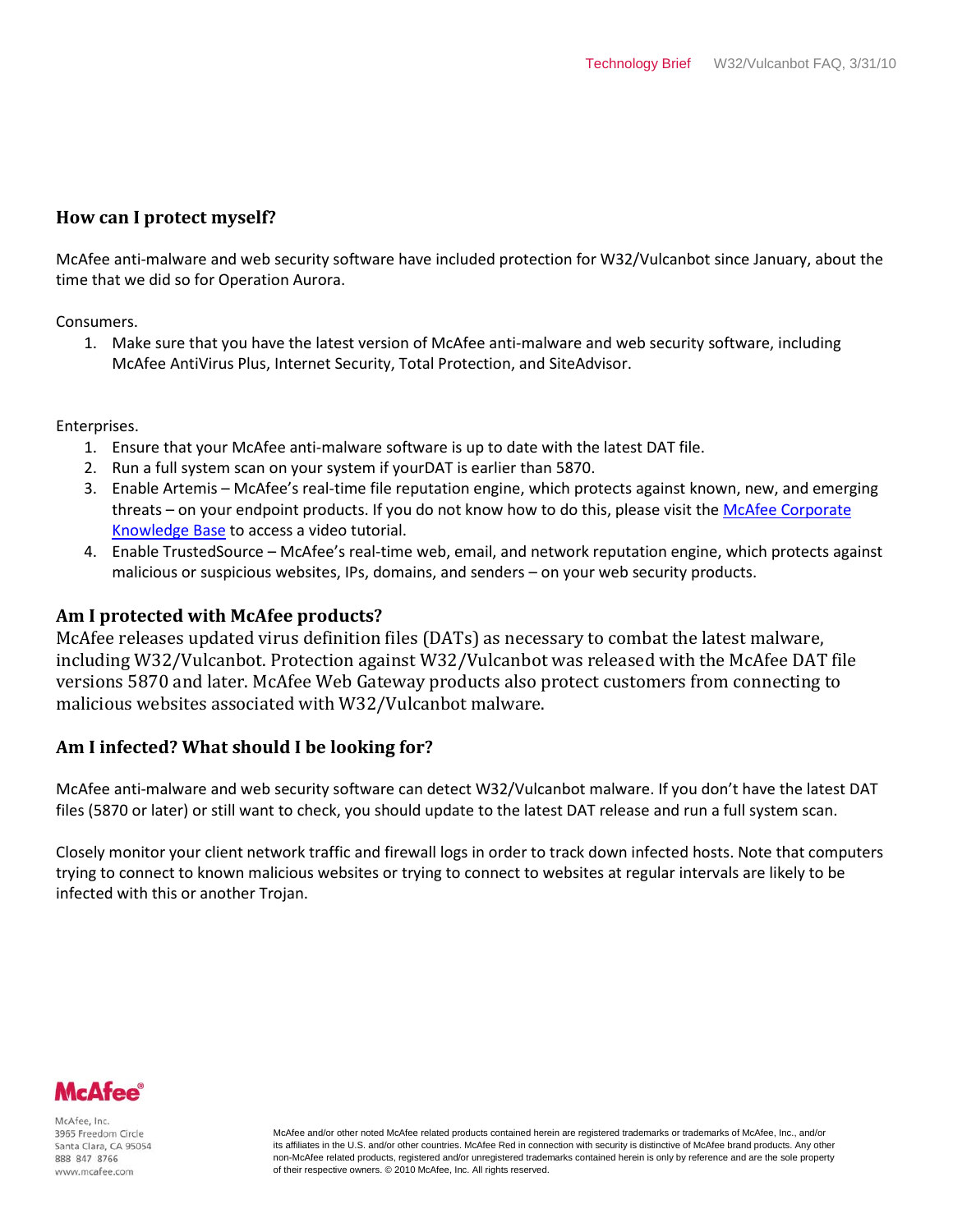# **If I've been infected, what should I do?**

Consumer:

- Make sure that you have the latest version of McAfee anti-malware and web security software, including McAfee AntiVirus Plus, Internet Security, Total Protection, and SiteAdvisor.
- If your software is not up-to-date, you should update it and run a full system scan.

Enterprise:

- Ensure that your McAfee anti-malware software is up to date with the latest DAT file.
- Run a full system scan on your system if your DAT is earlier than 5870.
- Let our incident response team help you. If you fear you may have been compromised by this or other attacks, contac[t McAfee Foundstone.](http://www.foundstone.com/us/index.asp)

# **What other resources can I leverage?**

Researchers at McAfee Labs are delivering behavioral and content signatures, web security, IPS, and IP security updates, product configuration suggestions, and advice on a continuous basis on the McAfee [Labs blog.](http://www.avertlabs.com/research/blog/)

Learn more specifics about W32/Vulcanbot and other malware at the [McAfee Labs Threat Library.](http://vil.nai.com/vil/content/v_254209.htm)

[McAfee Global Threat Intelligence](http://www.mcafee.com/us/mcafee_labs/gti.html) offers the most comprehensive protection in the market. With visibility across all key threat vectors – file, web, email, and network – and a view into the latest vulnerabilities across the IT industry, we correlate real-world data collected from millions of sensors around the globe and deliver real-time protection via your suite of McAfee security products. [Learn more.](http://www.mcafee.com/us/mcafee_labs/gti.html)



McAfee, Inc 3965 Freedom Circle Santa Clara, CA 95054 888 847 8766 www.mcafee.com